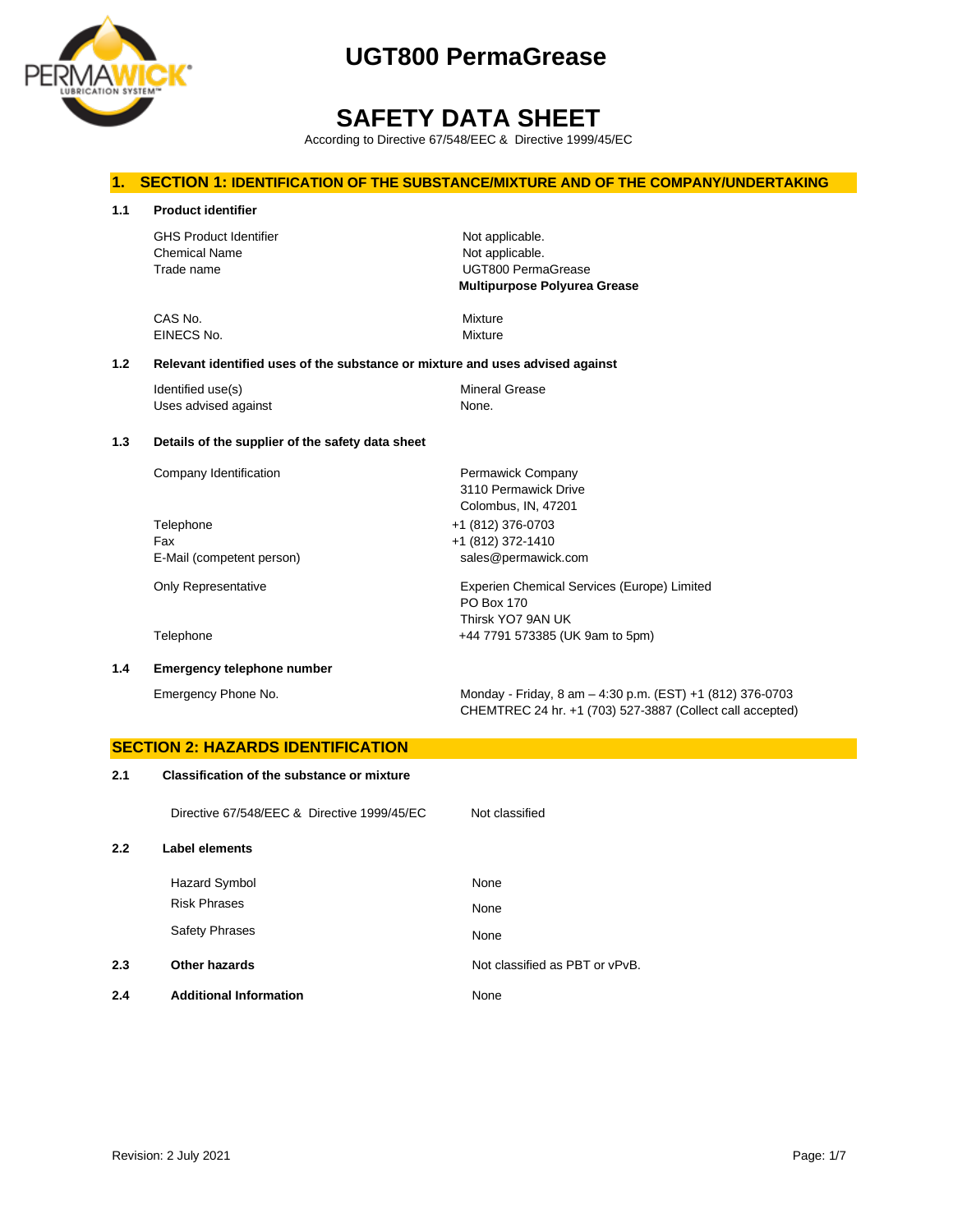

## **SECTION 3: COMPOSITION/INFORMATION ON INGREDIENTS**

#### **3.2 Mixtures**

| <b>Hazardous</b><br>ingredient(s)                               | $%$ W/W   | CAS No.         | <b>REACH</b><br><b>Registration No.</b> | <b>Classification According</b><br>to Regulation (EC) No<br>1278/2008 (CLP) | <b>Classification</b><br><b>According to</b><br>67/548/EEC |
|-----------------------------------------------------------------|-----------|-----------------|-----------------------------------------|-----------------------------------------------------------------------------|------------------------------------------------------------|
| Distillates (petroleum),<br>solvent-dewaxed heavy<br>paraffinic | $30 - 60$ | 64742-65-0      | Not applicable^                         | Not classified.                                                             | Not classified.                                            |
| Urea                                                            | $10 - 30$ | $57-13-6$       | Not applicable <sup>^</sup>             | Not classified.                                                             | Not classified.                                            |
| <b>PTFE Additive</b>                                            | ≤10%      | $9002 - 84 - 0$ | Not applicable^                         | Not classified.                                                             | Not classified.                                            |

Other Substances in the product which may present a health or environmental hazard, or which have been assigned occupational exposure limits, are detailed below.: None

\* Contains less than 3% DMSO extractable as measured by IP 346 method. Notes H and L apply.

^ Not yet subject to registration or is exempt.

#### **3.3 Additional Information**

For full text of R phrases see section 16.

## **SECTION 4: FIRST AID MEASURES**



#### **4.1 Description of first aid measures**

|     | Inhalation                                                                    | Unlikely to be required but if necessary treat<br>symptomatically.                         |
|-----|-------------------------------------------------------------------------------|--------------------------------------------------------------------------------------------|
|     | <b>Skin Contact</b>                                                           | Wash affected skin with soap and water.                                                    |
|     | Eye Contact                                                                   | Eyes should be washed with plenty of water. If symptoms<br>occur obtain medical attention. |
|     | Ingestion                                                                     | Unlikely to be required but if necessary treat<br>symptomatically.                         |
| 4.2 | Most important symptoms and effects, both<br>acute and delayed                | None                                                                                       |
| 4.3 | Indication of any immediate medical attention<br>and special treatment needed | None                                                                                       |

### **SECTION 5: FIRE-FIGHTING MEASURES**

| 5.1 | <b>Extinguishing media</b>                               |                                                                      |  |  |  |  |
|-----|----------------------------------------------------------|----------------------------------------------------------------------|--|--|--|--|
|     | -Suitable Extinguishing Media                            | Extinguish with waterspray, dry chemical, sand or carbon<br>dioxide. |  |  |  |  |
|     | -Unsuitable Extinguishing Media                          | None anticipated.                                                    |  |  |  |  |
| 5.2 | Special hazards arising from the substance or<br>mixture | This product may give rise to hazardous fumes in a fire.             |  |  |  |  |
| 5.3 | <b>Advice for fire-fighters</b>                          | A self contained breathing apparatus and suitable protective         |  |  |  |  |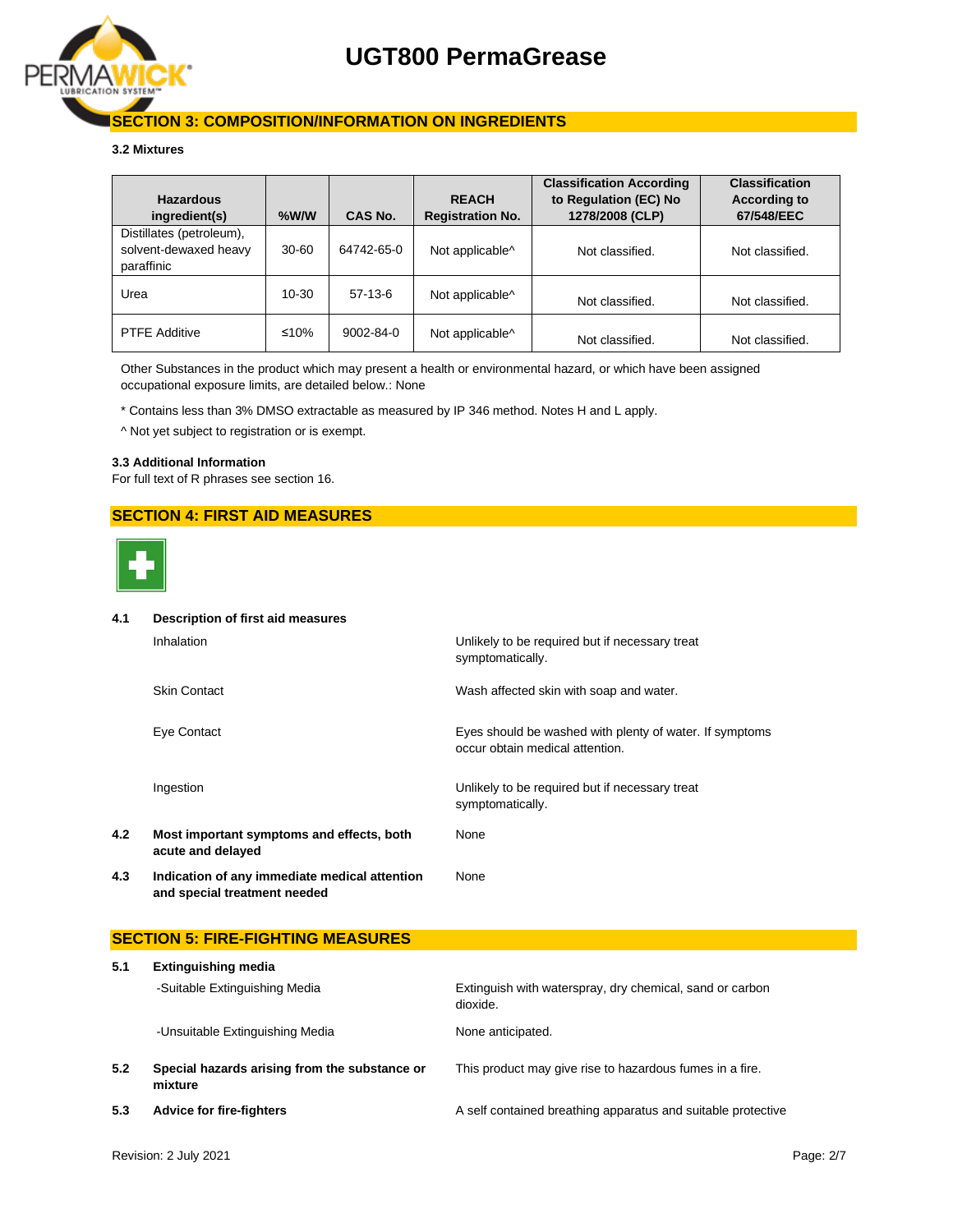

clothing should be worn in fire conditions.

| <b>SECTION 6: ACCIDENTAL RELEASE MEASURES</b> |                                                                        |                                                                                                                                                    |  |  |
|-----------------------------------------------|------------------------------------------------------------------------|----------------------------------------------------------------------------------------------------------------------------------------------------|--|--|
| 6.1                                           | Personal precautions, protective equipment<br>and emergency procedures | Not normally required                                                                                                                              |  |  |
| 6.2                                           | <b>Environmental precautions</b>                                       | Use appropriate container to avoid environmental<br>contamination.                                                                                 |  |  |
| 6.3                                           | Methods and material for containment and<br>cleaning up                | Contain and cover spilled substance with dry sand or earth<br>or other suitable dry material. Transfer to a container for<br>disposal or recovery. |  |  |
| 6.4                                           | <b>Reference to other sections</b>                                     | None                                                                                                                                               |  |  |
| 6.5                                           | <b>Additional Information</b>                                          | None                                                                                                                                               |  |  |
| <b>SECTION 7: HANDLING AND STORAGE</b>        |                                                                        |                                                                                                                                                    |  |  |
| 7.1                                           | <b>Precautions for safe handling</b>                                   | None                                                                                                                                               |  |  |
| 7.2                                           | Conditions for safe storage, including any incompatibilities           |                                                                                                                                                    |  |  |
|                                               | -Storage Temperature<br>-Incompatible materials                        | Store at room temperature.<br>Strong oxidising agents.                                                                                             |  |  |
| 7.3                                           | Specific end use(s)                                                    | Lubricating agent                                                                                                                                  |  |  |

### **SECTION 8: EXPOSURE CONTROLS/PERSONAL PROTECTION**

#### **8.1 Control parameters**

#### **8.1.1 Occupational exposure limits**

| <b>SUBSTANCE.</b>                                                          | CAS No.    | LTEL (8 hr TWA<br>ppm)                     | LTEL (8 hr<br>TWA $mq/m3$ ) | <b>STEL</b><br>(ppm) | <b>STEL</b><br>(mg/m <sup>3</sup> ) | Note: |
|----------------------------------------------------------------------------|------------|--------------------------------------------|-----------------------------|----------------------|-------------------------------------|-------|
| <b>Distillates</b><br>(petroleum), solvent-<br>dewaxed heavy<br>paraffinic | 64742-65-0 | $5 \text{ mg/m}^3$ 8 hours<br>(inhalation) | $\frac{1}{2}$               | ----                 | ----                                |       |
| Urea                                                                       | $57-13-6$  | $5 \text{ mg/m}^3$                         | $- - - -$                   | $- - - -$            | ----                                |       |

| <b>Biological limit value</b>            |  |         |                               |       |
|------------------------------------------|--|---------|-------------------------------|-------|
| Limit value type                         |  |         |                               |       |
| (country of origin)<br><b>SUBSTANCE.</b> |  | CAS No. | <b>Biological limit value</b> | Note: |
| None known<br>$\cdots$                   |  | ----    | ----                          | ----  |
| 8.1.2<br>Recommended monitoring method   |  |         | None                          |       |

**8.2 Exposure controls**

8.2.1 **Appropriate engineering controls** Not normally required.

**8.2.2 Personal protection equipment**

Eye/face protection Safety spectacles.



Skin protection (Hand protection/ Other) Not normally required.

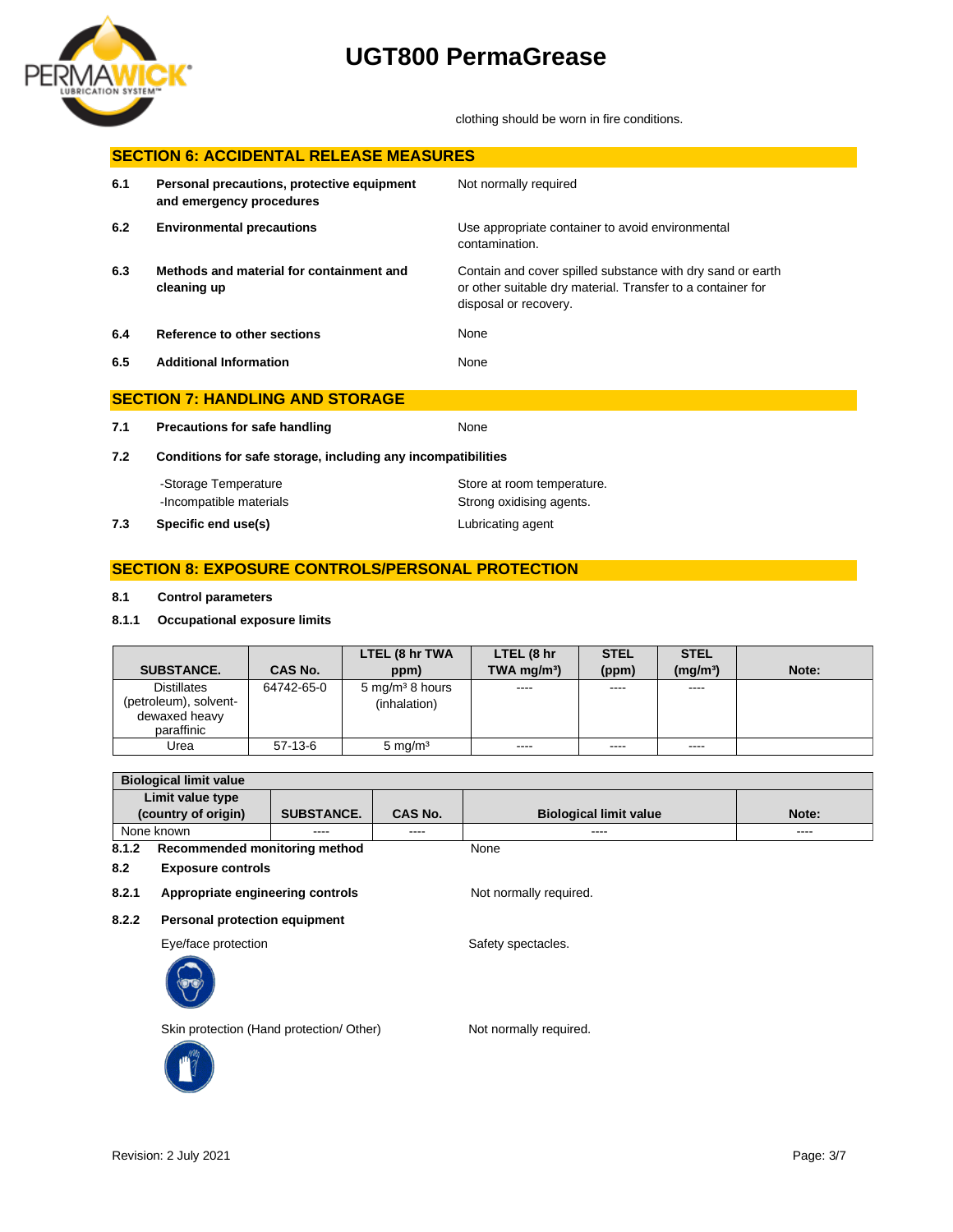

Thermal hazards **Not normally required.** 

8.2.3 **Environmental Exposure Controls** Not normally required.

### **SECTION 9: PHYSICAL AND CHEMICAL PROPERTIES**

**9.1 Information on basic physical and chemical properties**

Appearance Translucent Grease Translucent Grease Colour. **Blue Green** Odour **Fuel oil-like.** Odour threshold (ppm) Not available pH (Value)<br>
Mot available<br>
Melting point (°C) / Freezing point (°C)<br>
Mot available Melting point (°C) / Freezing point (°C) Boiling point/boiling range (°C):  $> = 207$ Flash point (°C) 213 [Clevland Open cup]<br>Evaporation rate Not available Not available Evaporation rate Flammability (solid, gas) Not available Explosive limit ranges Not available Vapour pressure (Pascal) Not available Not available Vapour density (Air=1) Not available Density  $(g/ml)$ ,  $20^{\circ}$ C 0.89 Solubility (Water) **Negligible.**<br>
Solubility (Other) **Negligible** Not available Solubility (Other)<br>
Partition coefficient (n-Octanol/water)<br>
Not available Partition coefficient (n-Octanol/water) Not available<br>
Auto ignition point (°C) Not available Auto ignition point  $(^{\circ}C)$ Decomposition temperature (°C) Not available Grease Consistency Base Oil Viscosity (40°C) Explosive properties Not explosive. Oxidising properties **Not oxidising.** Not oxidising.

NLGI #2-3 170

## **9.2 Other information Not available. Not available.**

### **SECTION 10: STABILITY AND REACTIVITY**

| 10.1 | Reactivity                              | Stable under normal conditions. |
|------|-----------------------------------------|---------------------------------|
|      | 10.2 Chemical stability                 | Stable.                         |
|      | 10.3 Possibility of hazardous reactions | None anticipated.               |
|      | 10.4 Conditions to avoid                | None                            |
|      | 10.5 Incompatible materials             | Oxidizers                       |
|      | 10.6 Hazardous Decomposition Product(s) | Carbon monoxide, Carbon dioxide |

### **SECTION 11: TOXICOLOGICAL INFORMATION**

- **11.1 Information on toxicological effects**
- **11.1.1 Substances**

Not applicable

#### **11.1.2 Mixtures**

| Acute toxicity         | Not available. |
|------------------------|----------------|
| Irritation             | Not available. |
| Corrosivity            | Not available. |
| Sensitisation          | Not available. |
| Repeated dose toxicity | Not available. |
| Carcinogenicity        | Not available. |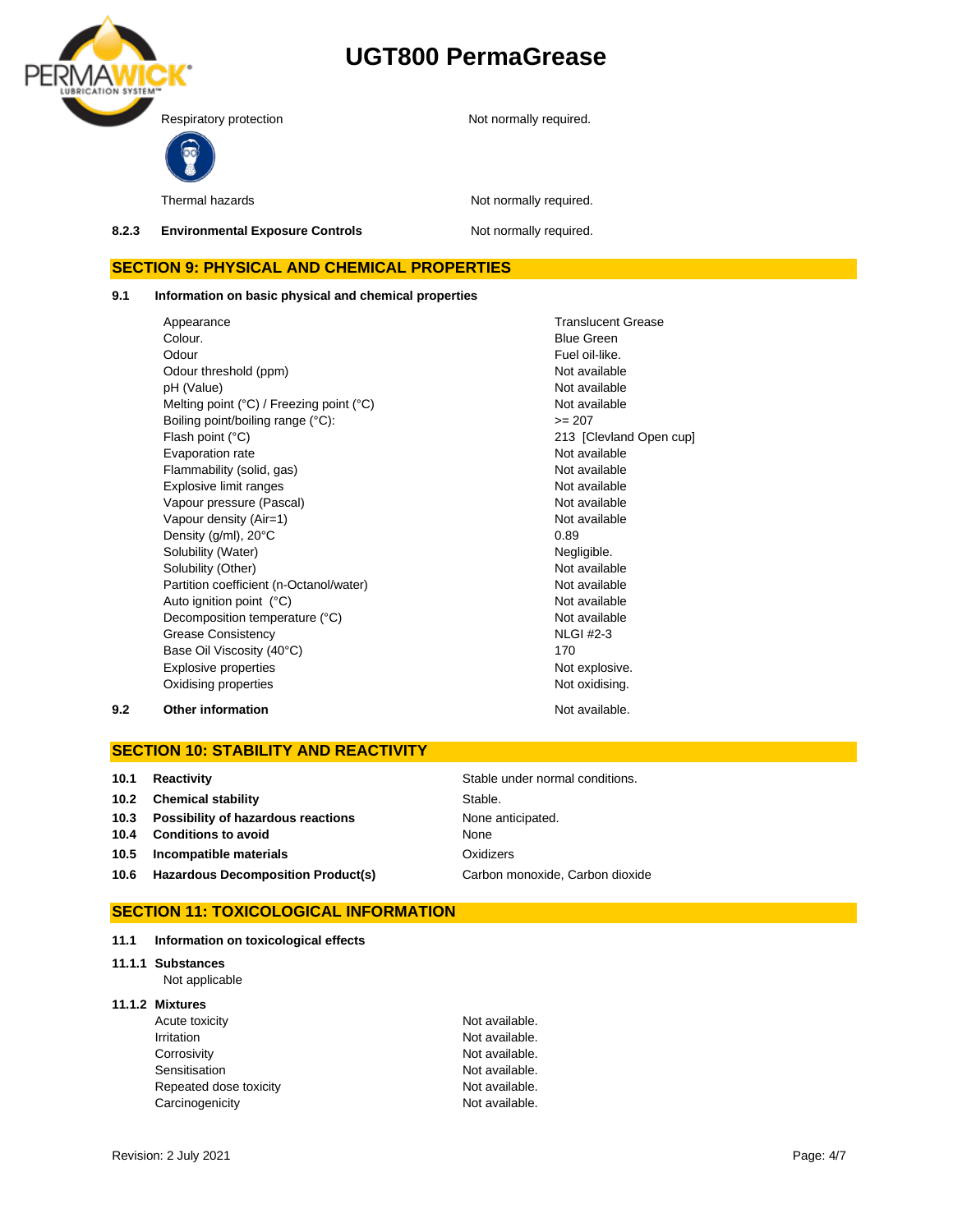

Mutagenicity **Not available.** Toxicity for reproduction Toxicity for reproduction

#### **11.1.3 Substances in preparations / mixtures**

Distillates (petroleum), solvent-dewaxed heavy paraffinic (CAS No. 64742-65-0)

| <b>Acute toxicity</b>            |                                          |
|----------------------------------|------------------------------------------|
| -Ingestion                       | $LD50 > 5000$ mg/kg (rat)                |
| -Inhalation                      | $LC50 = 2.18$ mg/l (4 hour(s)) (rat)     |
| -Dermal                          | $LD50 > 2000$ mg/kg (rabbit)             |
| -Irritation                      | Non-irritant.                            |
| <b>Sensitisation</b>             | It is not a skin sensitiser.             |
| <b>Repeated dose toxicity</b>    | Oral NOAEL $<$ 125 mg/kg (rat)           |
|                                  | Inhalation NOAEL > 980 mg/m <sup>3</sup> |
|                                  | Dermal NOAEL = $1000$ mg/kg (rabbit)     |
| <b>Mutagenicity</b>              | Negative                                 |
| Carcinogencity                   | Negative                                 |
| Urea (Cas 57-13-6)               |                                          |
| Acute                            |                                          |
| Oral                             |                                          |
| <b>LD50</b>                      | Rat 8471 mg/Kg                           |
| <b>Other information</b><br>11.2 | None known.                              |
|                                  |                                          |

### **SECTION 12: ECOLOGICAL INFORMATION**

#### **12.1 Toxicity -**

**Substances in preparations / mixtures**

Distillates (petroleum), solvent-dewaxed heavy paraffinic (CAS No. 64742-465-0)

|      | <b>Acute toxicity</b>                     | Fish NOEL $> 100$ mg/l (96 hour) (P. promelas)<br>Aquatic invertebrates: NOEL > 10,000 mg/l (96 hour) (G.<br>pulex)                                            |
|------|-------------------------------------------|----------------------------------------------------------------------------------------------------------------------------------------------------------------|
|      | Long Term                                 | Algae NOEL > 100 mg/l (72 hour) (P. subcapitata)<br>Aquatic invertebrates: $NOEL = 10$ mg/l (21 days) (D. magna)<br>Microorganisms $NOEL > 2.17$ mg/l (4 days) |
|      | Urea(Cas 57-13-6)                         |                                                                                                                                                                |
|      | <b>Aquatic</b>                            | EC50 Water fira 9Daphnia mana 3910mg/l. 48 hrs                                                                                                                 |
|      | Crutacea                                  | LC50 Giant gourami (Colisa Fasciata) 5mg/l, 96 hrs                                                                                                             |
|      | <b>Fish</b>                               |                                                                                                                                                                |
| 12.2 | Persistence and degradability             | There is evidence of degredation in soil and water.                                                                                                            |
| 12.3 | <b>Bioaccumulative potential</b>          | The substance has low potential for bioaccumulation.                                                                                                           |
| 12.4 | <b>Mobility in soil</b>                   | The product has low mobility in soil.                                                                                                                          |
| 12.5 | <b>Results of PBT and vPvB assessment</b> | Not classified as PBT or vPvB.                                                                                                                                 |
| 12.6 | Other adverse effects                     | None known.                                                                                                                                                    |

|                                          | <b>SECTION 13: DISPOSAL CONSIDERATIONS</b> |                                                                                                                                                                      |  |
|------------------------------------------|--------------------------------------------|----------------------------------------------------------------------------------------------------------------------------------------------------------------------|--|
| 13.1                                     | Waste treatment methods                    | Disposal should be in accordance with local, state or<br>national legislation. Consult an accredited waste disposal<br>contractor or the local authority for advice. |  |
| 13.2                                     | <b>Additional Information</b>              | None known.                                                                                                                                                          |  |
| <b>SECTION 14: TRANSPORT INFORMATION</b> |                                            |                                                                                                                                                                      |  |

**14.1 Land transport (ADR/RID)** Not classified as dangerous for transport. UN number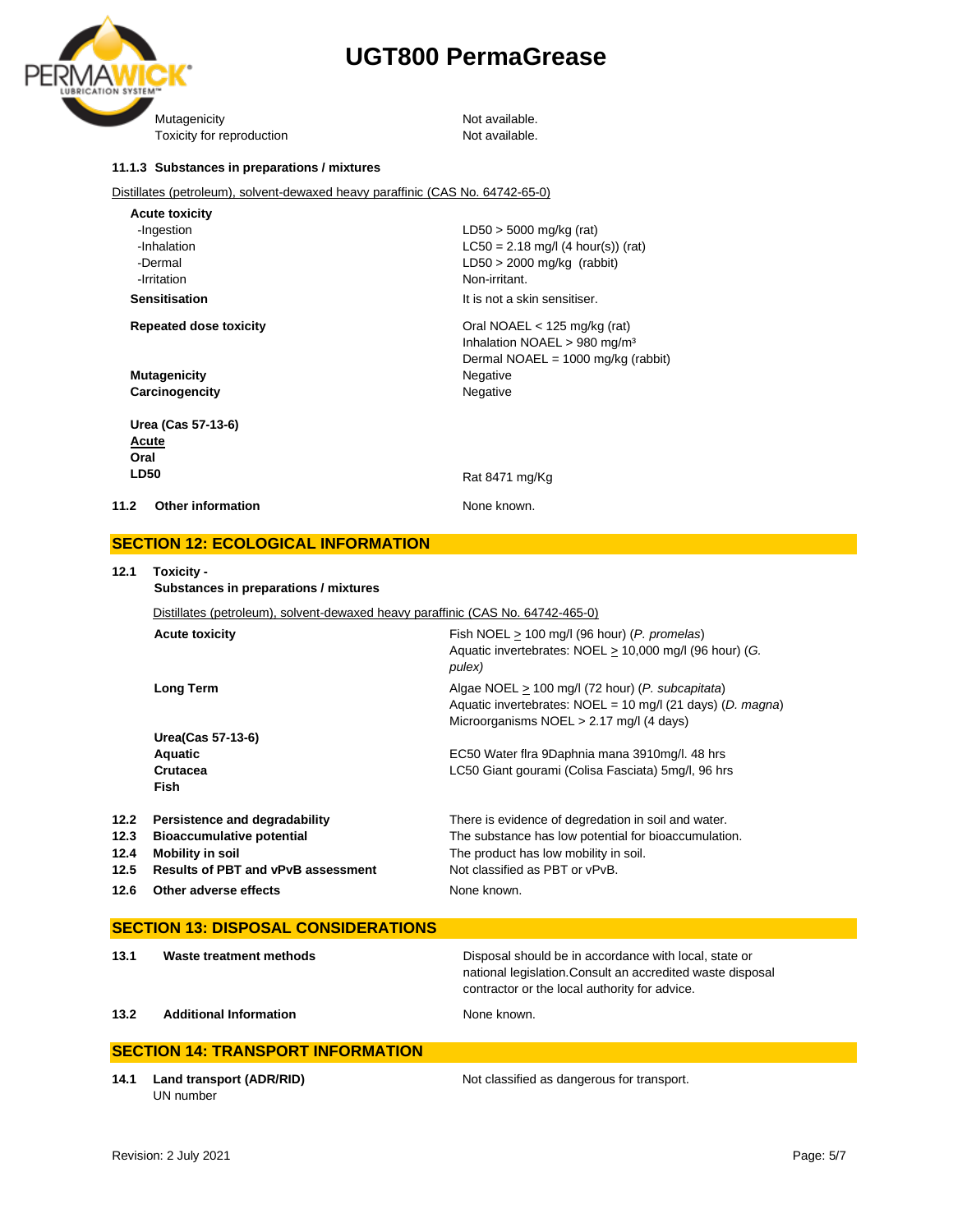

Proper Shipping Name Transport hazard class(es) Packing Group Hazard label(s) Environmental hazards Special precautions for user **14.2 Sea transport (IMDG)** Not classified as dangerous for transport. UN number Proper Shipping Name Transport hazard class(es) Packing Group Marine Pollutant Special precautions for user **14.3 Air transport (ICAO/IATA)** Not classified as dangerous for transport. UN number Proper Shipping Name Transport hazard class(es) Packing Group Environmental hazards Special precautions for user **14.4 Transport in bulk according to Annex II of MARPOL73/78 and the IBC Code** Not applicable. **SECTION 15: REGULATORY INFORMATION 15.1 Safety, health and environmental regulations/legislation specific for the substance or mixture: 15.1.1 EU regulations Listed** Regulation (EC) 2037/2000 - Dangerous to the ozone layer. No. Regulation (EC) 850/2004 - Persistent Organic Pollutants No. Regulation (EC) 689/2008 - Export/Import of Dangerous Chemicals No. Regulation (EC) 1907/2006 - REACH Authorisations and/or restrictions on use No. **15.1.2 National regulations Note that the extendio of the extendio of the extendio of the extendio of the extendio of the extendio of the extendio of the extendio of the extendio of the extendio of the extendio of the e 15.2 Chemical Safety Assessment Not applicable** Not applicable **SECTION 16: OTHER INFORMATION Classification of the substance or mixture** According to Regulation (EC) No. 1272/2008 (CLP).: Not classified

| <b>Label elements</b>         |      |
|-------------------------------|------|
| <b>GHS Product Identifier</b> | None |
| Hazard pictogram(s)           | None |
| Signal word(s)                | None |
| Hazard statement(s)           | None |
| Precautionary statement(s)    | None |
| <b>Additional Information</b> | None |

**The following sections contain revisions or new statements:** 1-16. **Risk Phrases and Safety Phrases:** Not applicable

**Training advice:** None. **Additional Information:** None.